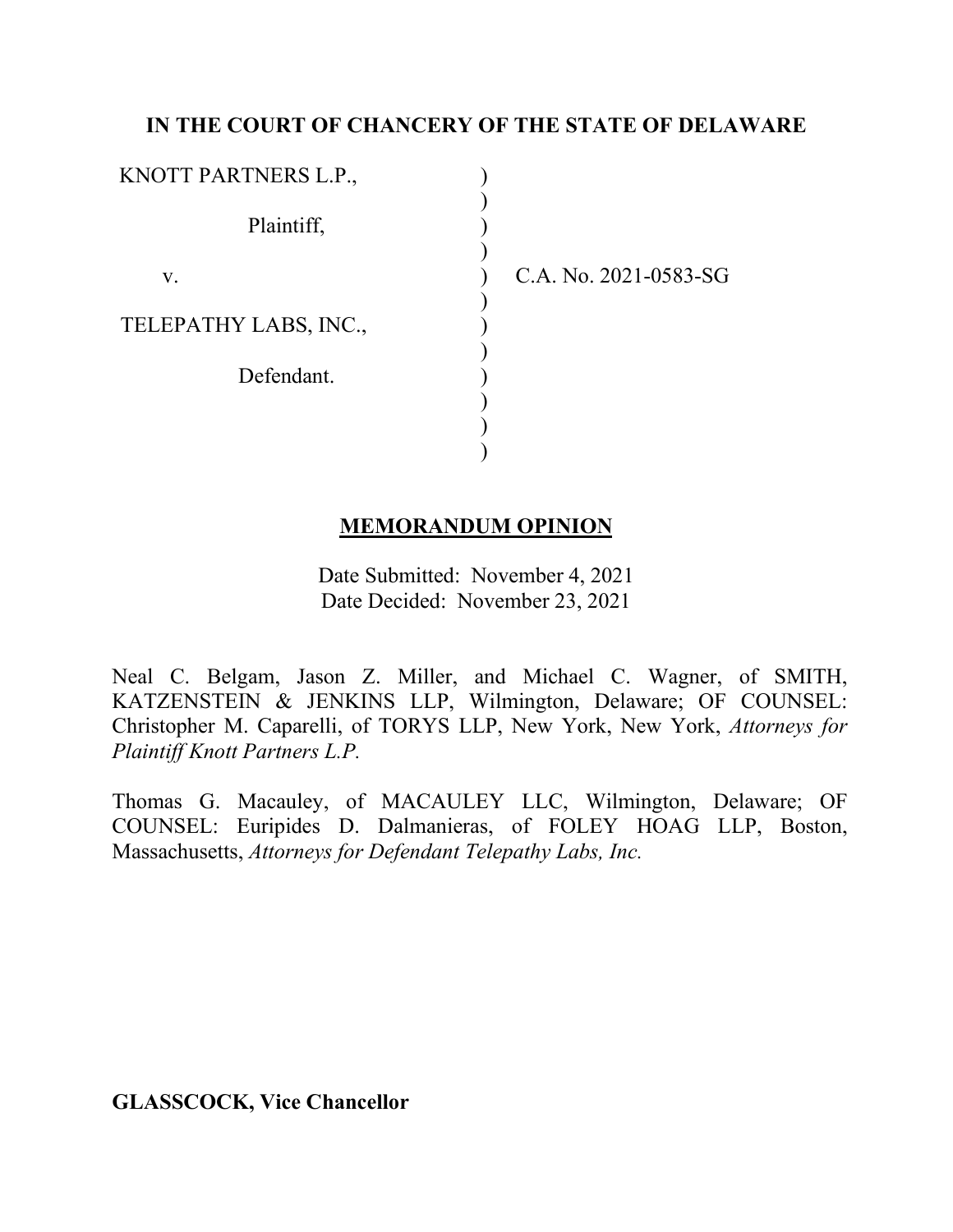Generally, in considering a demand for books and records under Section 220 of the Delaware General Corporation Law by an individual purporting to be a stockholder-of-record, <sup>1</sup> a corporation may rely on its stock ledger to determine whether the demanding party is a stockholder and thus has standing under the statute. This is a salutary rule, permitting the corporation an easy reference for determining whether an individual purporting to be a stockholder-of-record is such. Section 220 is a statutory summary proceeding, and forcing litigants into the position of submitting extrinsic evidence of stockholder status would be a goad to inefficiency generally incompatible with such an action. In the unusual case before me, however, the corporation was aware of the status of Knott Partners L.P., the Plaintiff, as a stockholder, but failed to acknowledge that fact on its stock ledger. It seeks to rely on that deficient stock ledger to achieve a dismissal, and to put the Plaintiff to the expense of a new demand and complaint. In these narrow circumstances, I find that the Plaintiff has fulfilled its statutory duty to establish it was a stockholder as of the time of demand.

<sup>&</sup>lt;sup>1</sup> 8 *Del.* C. § 220. As amended in 2003, the Section also permits beneficial holders to seek corporate records in their own names. *Id.* § 220(a)(1); S.B. 127, 142nd Gen. Assemb., Reg. Sess. (Del. 2003).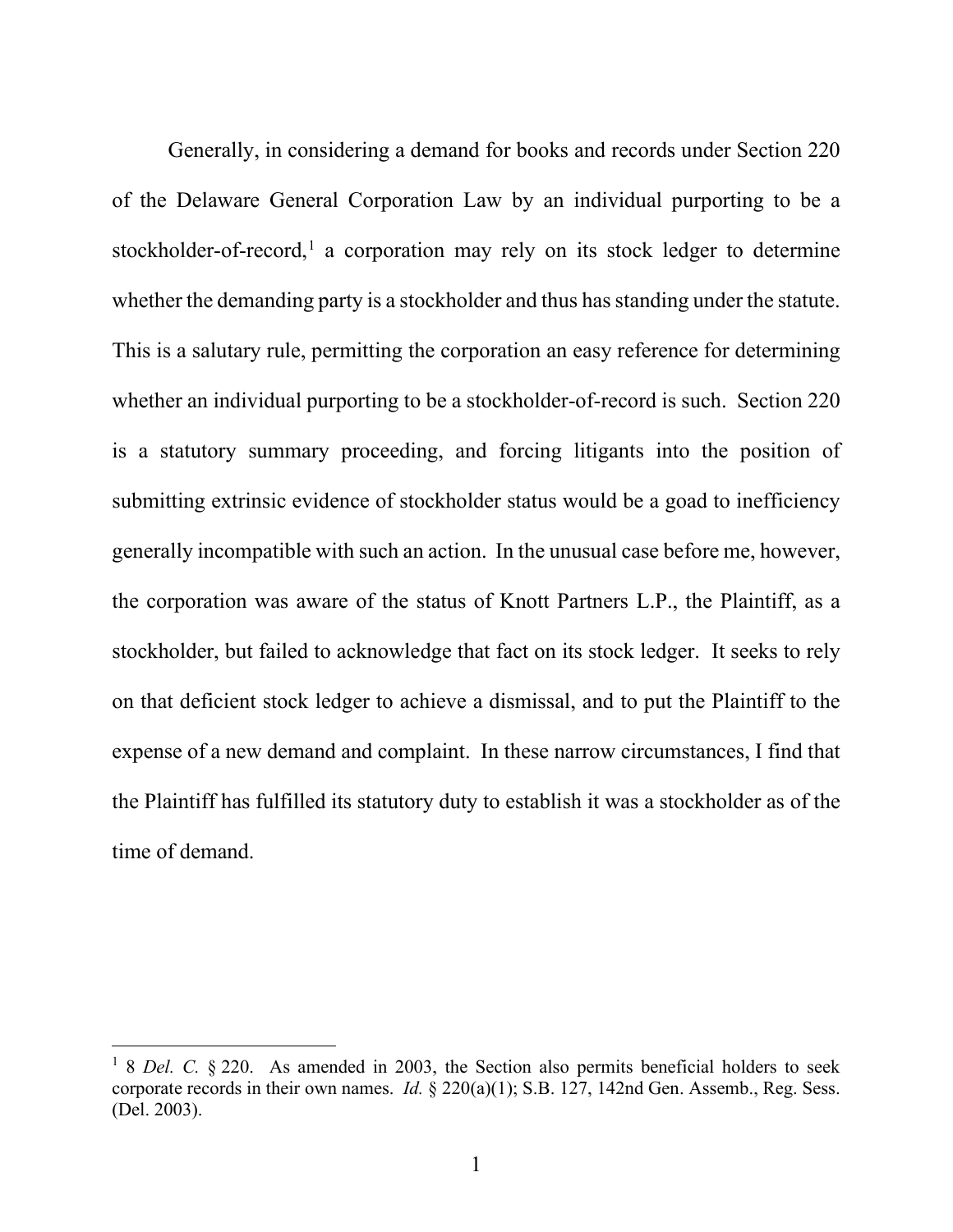#### **I. BACKGROUND**

In order to successfully seek corporate records under Section 220, a plaintiff must demonstrate that it is a stockholder.2 This is a post-trial Memorandum Opinion regarding that predicate standing issue only. The record created at trial and the pretrial briefing go in some instances beyond the facts necessary to a determination of stockholder status. The facts presented below are limited to those necessary to answer the question of the Plaintiff's status as a stockholder as of the date of the Section 220 demand (the "220 Demand").

*A. Factual Overview3*

### 1. The Note Purchase Agreement and Facts Regarding Conversion

In the summer of 2019, the Plaintiff was considering the purchase of convertible notes from Telepathy Labs, Inc. (the "Defendant").<sup>4</sup> On August 30, 2019, to facilitate the sale, the then-chairman of the Defendant sent the Plaintiff an email, providing a Note Purchase Agreement (the "NPA") investment package.<sup>5</sup> Attached to that same email was a "Series Seed-3 enrollment package," which included a form of Series Seed-3 Preferred Stock Investment Agreement (the

<sup>2</sup> *See* 8 *Del. C.* § 220.

<sup>&</sup>lt;sup>3</sup> Where the facts are drawn from exhibits jointly submitted at trial, they are referred to according to the numbers provided on the parties' joint exhibit list and, where needed, with page numbers derived from the stamp on each JX page ("JX  $\ldots$  at ").

<sup>&</sup>lt;sup>4</sup> See JX 4 (note purchase agreement solicitation package); *see also* Pl.'s Verified Am. And Suppl. Compl., Dkt. No. 11; Def.'s Opp'n Pl.'s Renewed Mot. for Expedited Proceedings, ¶ 19, Dkt. No. 15 [hereinafter "Amended Compl."].

<sup>5</sup> *See* JX 43.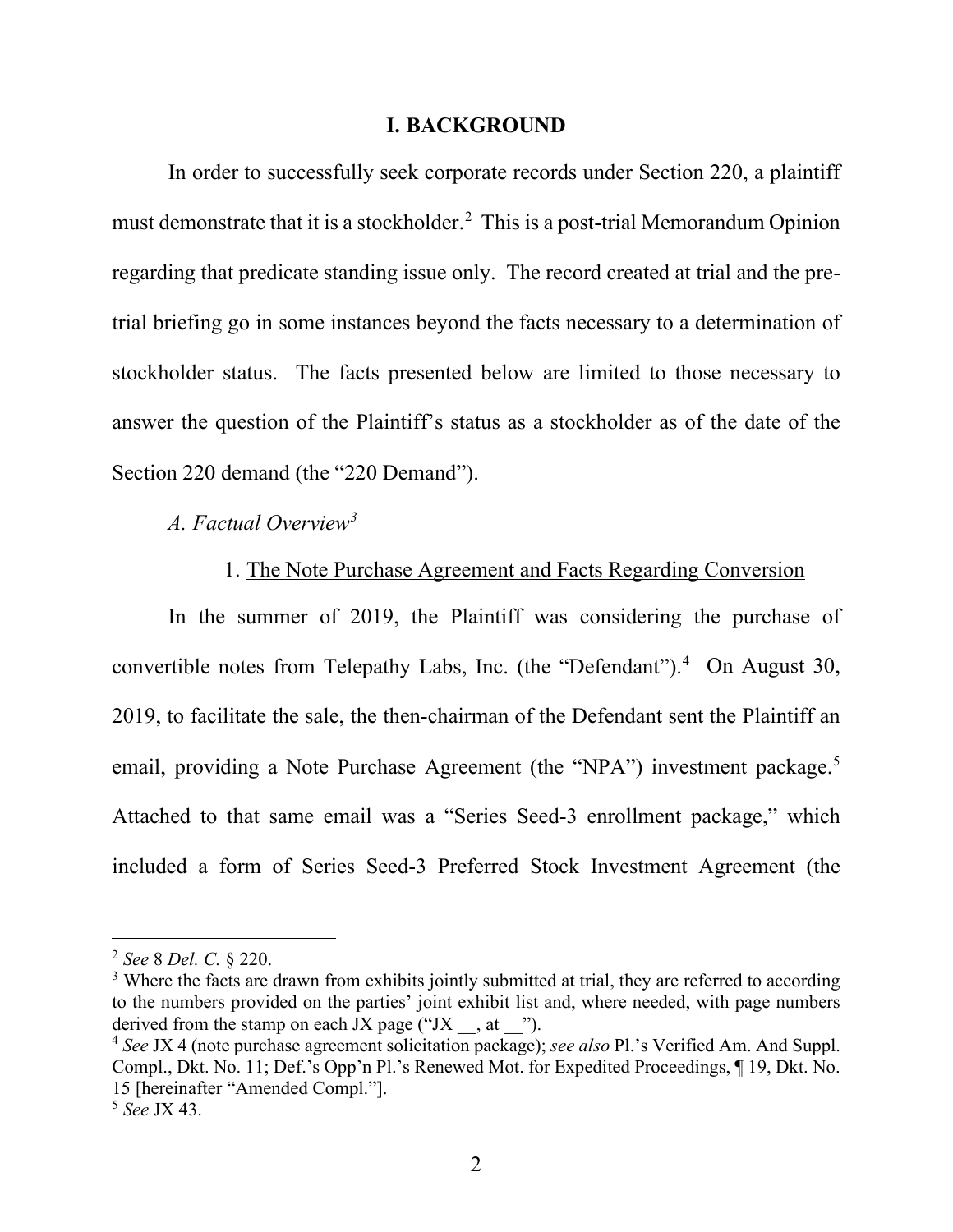"Investment Agreement"), to be applicable upon conversion of the notes.<sup>6</sup> The form

was undated except for the year, provided as "2017."<sup>7</sup>

Shortly thereafter, on September 5, 2019, the Plaintiff purchased \$2 million in convertible notes from the Defendant, under the NPA. $8$  Section 3.5(b) of the NPA reads as follows:

> Upon Maturity. In the event that any principal or interest under any of the Notes remains outstanding on the Maturity Date, all outstanding principal and interest on any such Note shall automatically convert into that number of shares of the Company's Series Seed-3 Preferred Stock . . . . The Purchasers agree in connection with the conversion of the Notes in accordance with this Section 3.5(b) to execute a Series Seed-3 Preferred Stock Investment Agreement in the form entered into by the Company and the holders of Series Seed-3 Preferred Stock.<sup>9</sup>

"Maturity Date" is defined in the NPA as "twenty-four (24) months following

the initial closing."<sup>10</sup> "Initial closing" is not defined.<sup>11</sup> One other investor closed an

NPA with the Defendant on June 20, 2019, leading (assuming that closing was an

<sup>6</sup> *See id.*

 $^{7}$  *Id.*, at PX3.0012 ("'Agreement Date' means [  $\qquad \qquad$  ], 2017.").

 $\frac{8}{9}$  JX 5.<br> $\frac{9}{9}$  *Id.*, § 3.5(b).

 $^{10}$  *See id.*, § 3.1. The definition specifies that the Maturity Date will occur on the earliest of three separate events, but no party argued at trial that either of the two alternative events was controlling. *See id.* 

<sup>11</sup> *See generally* JX 5*.*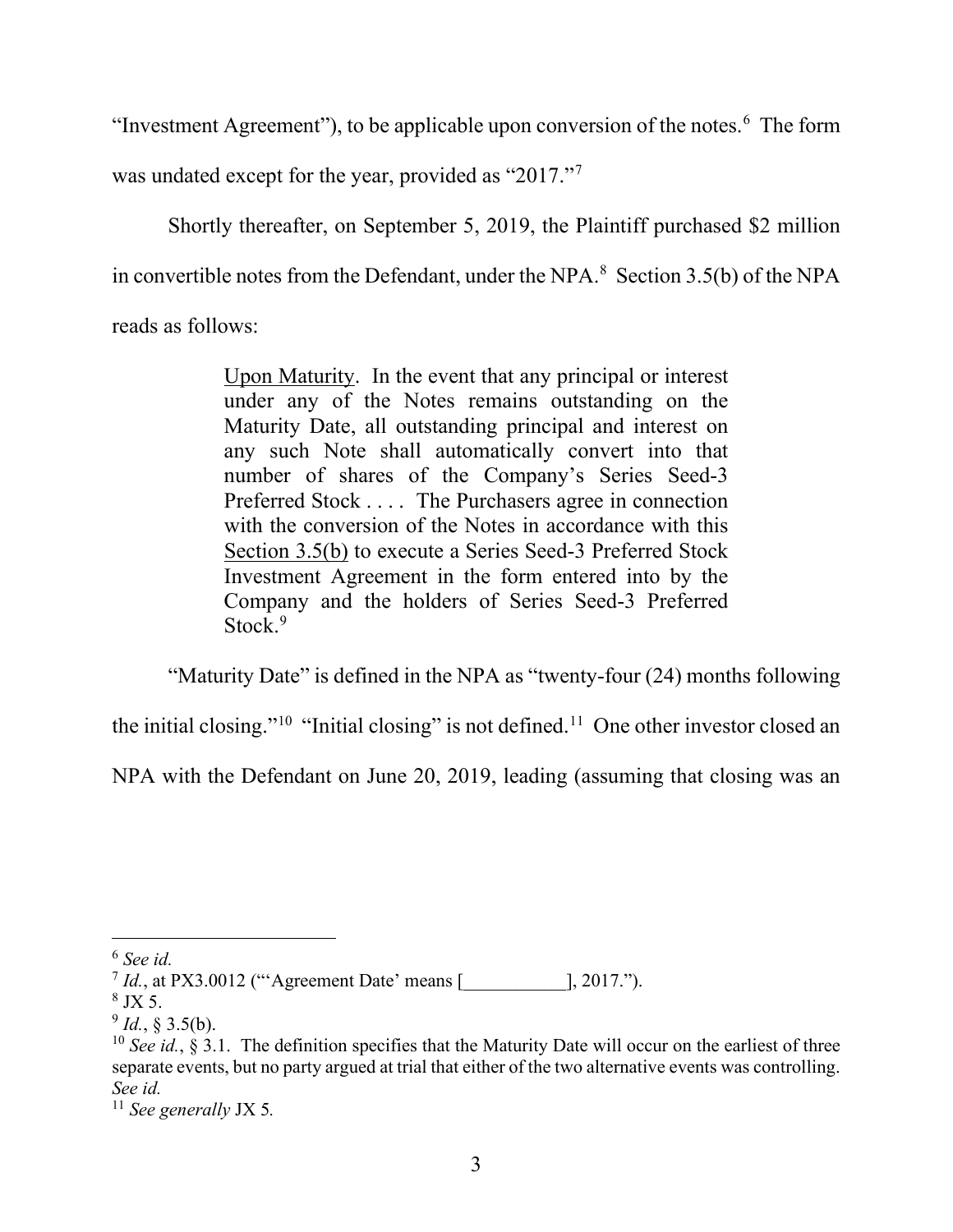"initial closing") to a Maturity Date of June 20, 2021.<sup>12</sup> Thus, the Plaintiff proceeded as if June 20, 2021 were its Maturity Date, despite the lack of clarity in the NPA.13

In anticipation of its note conversion on June 20, 2021, the Plaintiff returned to the Defendant, on June 18, 2021, the enrollment package the Defendant had provided previously (the "June 18 Delivery"), executed by the Plaintiff.<sup>14</sup> This delivery included a signed but undated copy of the Investment Agreement as received in August 2019.<sup>15</sup> The Plaintiff avers that it believed that the NPA made the conversion of its notes into stock "automatic," as specifically provided in the NPA.16

On June 23, 2021, the Defendant acknowledged the June 18 Delivery (the "June 23 Letter"), but instead of confirming that the conversion had occurred on June 20, the Defendant offered the Plaintiff the opportunity to convert its notes into Series A (rather than Series Seed-3) shares.<sup>17</sup> The June 23 Letter identified June 28, 2021, as the deadline for the Plaintiff to confirm whether or not it wanted its notes

<sup>&</sup>lt;sup>12</sup> *See JX* 3, at KP-TL000603 (side letter with investor referencing an NPA between the parties "dated on or about the date hereof," June 20, 2019).

 $13$  JX 57, ¶ 39. The Plaintiff, for reasons unclear to me, at trial attempted to establish its standing as a stockholder as of the earlier initial closing date of March 29, 2021. *See, e.g.*, Pl.'s (Am.) Opening Trial Br. Section 220 Claim 8, Dkt. No. 67. I need not reach this issue, for I find that the Plaintiff was a stockholder as of the date of its demand on June 28, 2021.

<sup>14</sup> *See* JX 43.

<sup>15</sup> *Id.*, at PX3.0030.

<sup>&</sup>lt;sup>16</sup> *See id.*, at PX3.0001 ("Since our notes automatically convert on (or before) June  $20<sup>th</sup>$ , we have gone ahead and filled out the enrollment packaged provided to us . . . upon the closing of our investment in 2019.").

<sup>&</sup>lt;sup>17</sup> JX 44, at PX7.0001.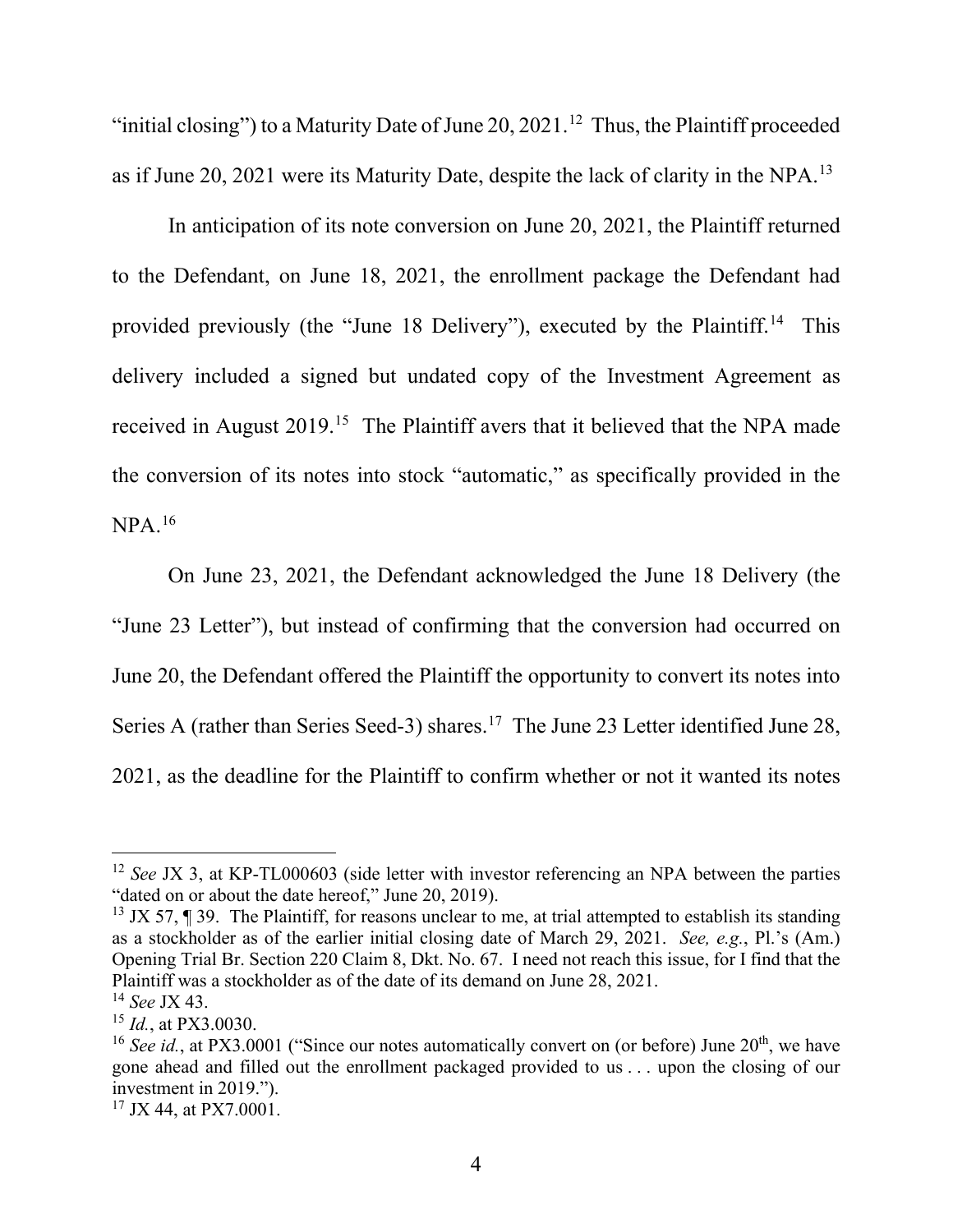converted into Series Seed-3 shares. <sup>18</sup> The June 23 Letter also stated that if the Plaintiff did not answer the letter in writing by June 28, the Defendant would "interpret [the Plaintiff's] silence as confirmation that Knott Partners wants its note converted into Series Seed-3 shares. The Company calculates that as of June 28, 2021 ... The [Plaintiff's] investment amount would be converted into 513,199 Series Seed-3 shares."<sup>19</sup>

#### 2. The 220 Demand and Facts Thereafter

The Plaintiff served its 220 Demand on the Defendant on June 28, 2021.20 That same communication also confirmed in writing that the Plaintiff considered itself a stockholder of Series Seed-3 Preferred Stock as of June 20, 2021, and was no longer in a position to determine whether to convert into Series A Preferred Stock. $21$ 

Prior to receiving the Defendant's response, the Plaintiff filed its original complaint in this matter on July 8, 2021.<sup>22</sup>

The Defendant answered the 220 Demand on July 15, 2021, stating that "[i]n order to complete the conversion" of the Plaintiff's notes into stock "in accordance

<sup>&</sup>lt;sup>18</sup> *Id.* ([W]e request that you confirm, in writing, by not later than 5 p.m. on Monday, June 28, 2021, whether Knott Partners does, in fact, want its note converted into Series Seed-3 shares  $\dots$ .").

 $19$  *Id.* 

<sup>20</sup> *See* JX 45.

<sup>21</sup> *See id.*, at PX33.0001.

<sup>&</sup>lt;sup>22</sup> Pl. Knott Partners L.P. Books and Rs. Verified Compl. Against Def. Telepathy Labs, Inc., Dkt. No. 1 [hereinafter "Compl."]; *see also* JX 47.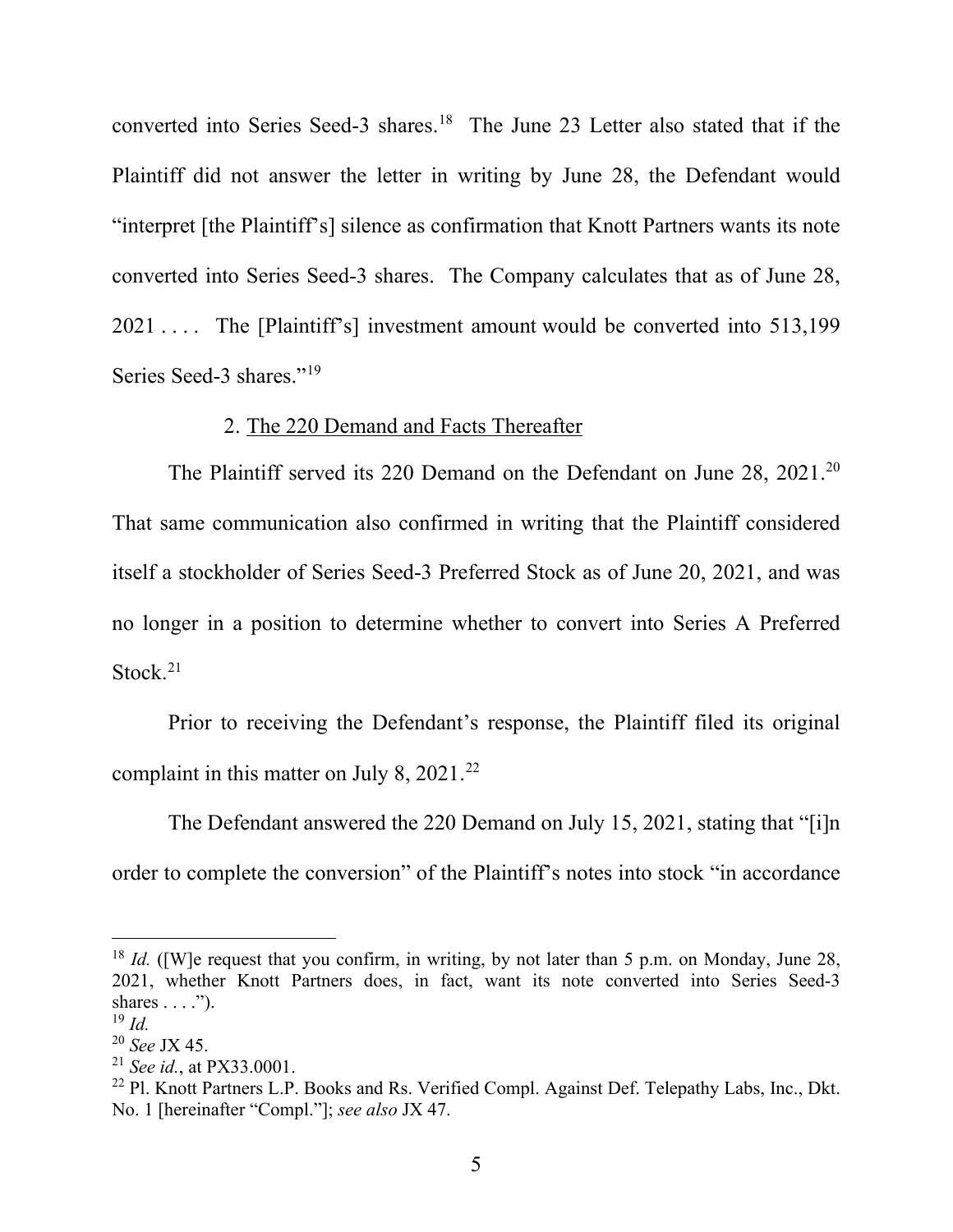with paragraph 3.5(b)" of the NPA, the Plaintiff would need to sign a joinder agreement to the Investment Agreement (provided as part of that same email).<sup>23</sup> The proffered joinder agreement does not appear to have been attached to the original Series Seed-3 enrollment package, is not discussed in the body of that email, and is not referenced in the text of the Investment Agreement itself as a requirement for the vesting of stock. 24

The Plaintiff refused to sign the joinder agreement on July 16, 2021, considering it unnecessary given the Plaintiff's view that conversion had already occurred. Additional correspondence traded between counsels clarified the Defendant's position that the Plaintiff lacked standing under Section 220 to make the 220 Demand on June 28, 2021. 26

On August 5, 2021, the Defendant's sole director executed a written consent of sole director (the "August 5 Consent").<sup>27</sup> Attached to that consent as an exhibit was a proposed amendment to the NPA to be distributed to "Acting Noteholders."28 That amendment, though in draft form, stated that the Plaintiff's note "*was* converted

<sup>&</sup>lt;sup>23</sup> JX 51, at PX35.0001.<br><sup>24</sup> *See generally* JX 43; *see also id.*, at PX3.0011–PX3.0030.<br><sup>25</sup> *See, e.g.*, JX 53, at PX36.0002 (questioning why the Plaintiff would join an agreement to which it was already a party).

<sup>26</sup> *See, e.g.*, JX 54, at PX37.0002.

 $27$  JX 56.

<sup>28</sup> *Id.*, at KP-TL000940.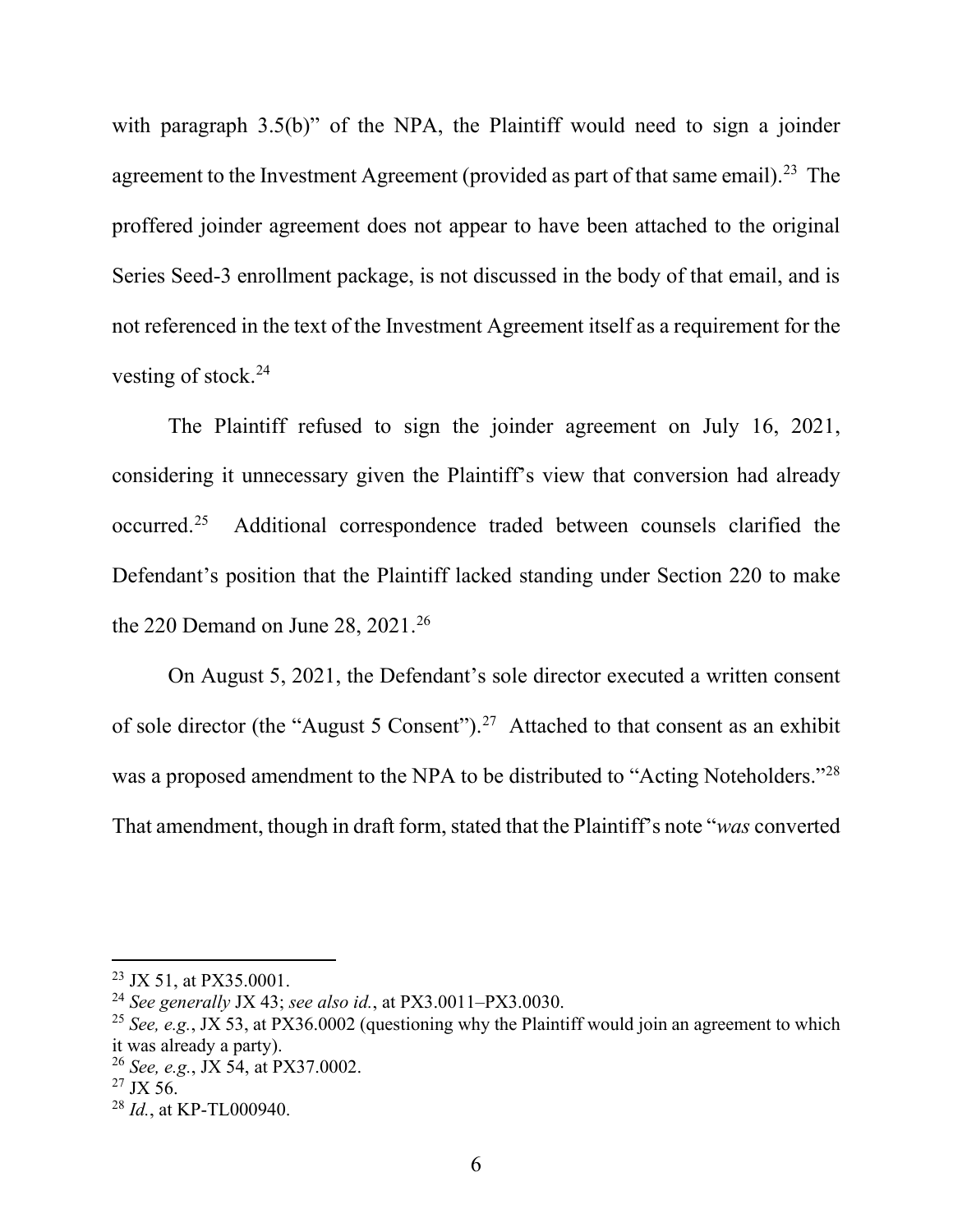into 513,199 shares of Series Seed-3 Preferred Stock of the Company effective *as of* [June 28, 2021]."<sup>29</sup>

# *B. Procedural History*

As above, the original complaint in this matter was filed along with a motion to expedite on July 8,  $2021<sup>30</sup>$  An amended and supplemented complaint was filed on August 10, 2021, and the Defendant opposed the Plaintiff's motion for expedited proceedings on August  $16$ ,  $2021$ .<sup>31</sup> The operative complaint seeks both Section 220 inspection rights as well as contractual inspection rights.<sup>32</sup> As such, the motion to expedite was granted with respect to the Section 220 rights only on August 26, 2021; discovery and motion practice followed.<sup>33</sup> Trial regarding the Section 220 rights was held on November 4, 2021.<sup>34</sup>

#### **II. ANALYSIS**

Achieving standing under Section 220 requires that a plaintiff "first establish that: (1) [s]uch stockholder is a stockholder; (2) [s]uch stockholder has complied with [Section 220] respecting the form and manner of making demand for inspection

<sup>&</sup>lt;sup>29</sup> *Id.* (emphasis added). For the avoidance of doubt, the bracketed date of "June 28, 2021" is bracketed in the original. *Id.* 

<sup>30</sup> Compl.

<sup>&</sup>lt;sup>31</sup> Amended Compl.

<sup>32</sup> *See generally id.*

<sup>&</sup>lt;sup>33</sup> Tr. 8-26-2021 Telephonic Hr'g and Ruling of the Court regarding Pl.'s Mot. Expedited Proceedings, Dkt. No. 31.

<sup>&</sup>lt;sup>34</sup> Tr. 11-14-2021 of Section 220 Trial, Dkt. No. 76 [hereinafter "Trial Tr."].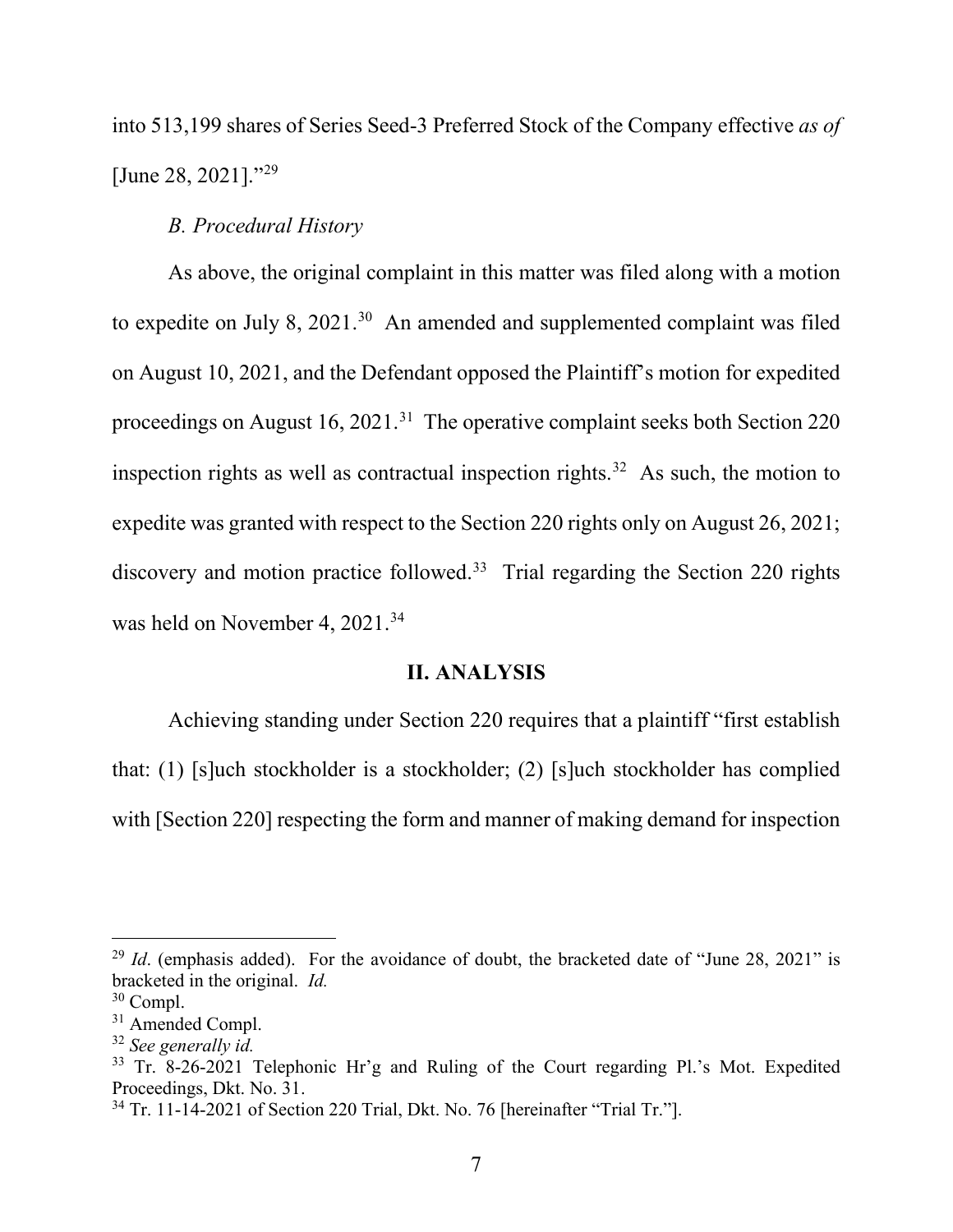of such documents; and (3) [t]he inspection such stockholder seeks is for a proper purpose."35

This Memorandum Opinion deals solely with the threshold question of whether the Plaintiff was a stockholder as of the 220 Demand, that is, June 28, 2021.

### *A. Stockholder as Holder of Record under Section 220*

Section 220 defines stockholder as "a holder of record of stock in a stock corporation, or a person who is the beneficial owner of shares of such stock held either in a voting trust or by a nominee on behalf of such person."36 The Plaintiff here contends that it is an owner of record.<sup>37</sup>

A brief contextualization of Section 220 is helpful in assessing the instant question. A stockholder's right to inspect the books and records of a corporation was a common law right under Delaware law prior to the enactment of Section 220.<sup>38</sup> As the statute is in derogation of common law, it must be strictly construed.<sup>39</sup> I also remain mindful of the need to retain "consistency and established reliability" in the interpretation of Section 220.40

<sup>35</sup> 8 *Del. C.* § 220(c).

 $36$  *Id.* § 220(a)(1).

<sup>&</sup>lt;sup>37</sup> Trial Tr., 43:8-10.

<sup>38</sup> *Rainbow Nav., Inc. v. Pan Ocean Nav., Inc.,* 535 A.2d 1357, 1359 (Del. 1987).

<sup>&</sup>lt;sup>39</sup> *See id.* at 1359 ("The right to examine the corporation's stock ledger is hollow, indeed, if it can be defeated by never maintaining [the stock ledger.] If the common law right of a stockholder to examine a corporation's books can only be diminished by legislation . . . the statutorily guaranteed right . . . cannot be frustrated by nonfeasance.").

<sup>40</sup> *Shaw v. Agri-Mark, Inc.*, 663 A.2d 464, 470 (Del. 1995).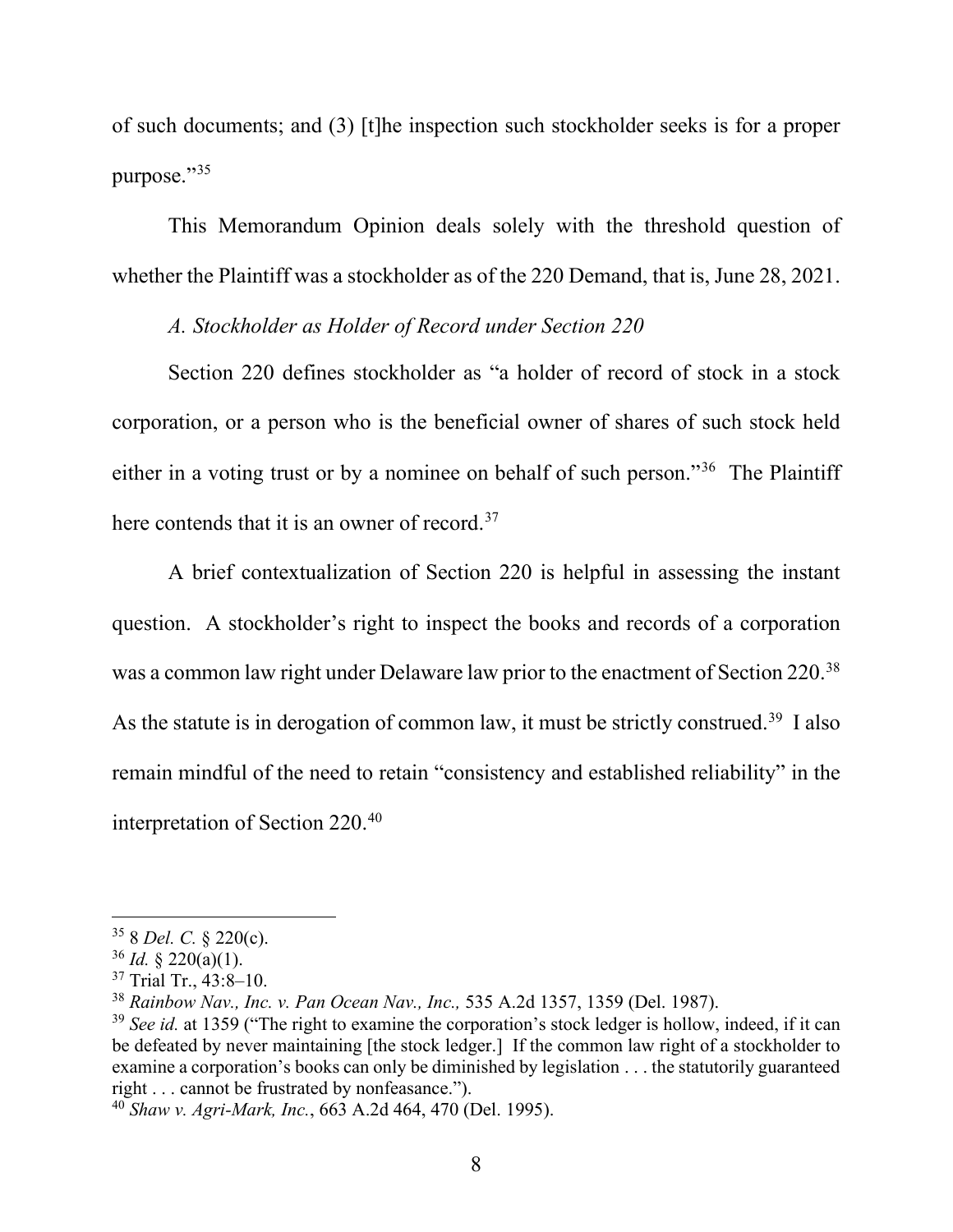Caselaw determining who is a stockholder or a holder of record under Section 220 generally relies on the corporation's existing stock ledger, as "Delaware courts require strict adherence to the [S]ection 220 inspection demand procedural requirements."41 "[A] stockholder's right to inspection is status-related."42 As such, "a corporation may rely on its stock ledger in determining which stockholders are eligible to vote or exercise the important rights of a stockholder," including the right to inspection under Section 220.43

Against that background, Section 220(c) states that "[t]he Court of Chancery is hereby vested with exclusive jurisdiction to determine whether or not the person seeking inspection is entitled to the inspection sought."<sup>44</sup> "[T]he Court of Chancery, in making its determination of a person's status as a stockholder of record, 'is empowered to examine all pertinent evidence with the view of reaching a determination of where justice lies."<sup>45</sup> Prudently, the Court seldom uses this

<sup>41</sup> *See Jacob v. Bloom Energy Corp.*, 2021 WL 733438, at \*4 (Del. Ch. Feb. 25, 2021) (quoting *Cent. Laborers Pension Fund v. News Corp.*, 45 A.3d 139, 145 (Del. 2012)).

<sup>42</sup> *Shaw*, 663 A.2d at 467 (citing *State ex rel. Richardson v. Swift,* 30 A. 781, 783 (Del. Super. 1885)). 43 *Id.* at 469 (citing *Ala. By-Products v. Cede & Co.*, 657 A.2d 254, 262–63 (Del. 1995); then citing

*Preston v. Allison*, 650 A.2d 646, 649 (Del. 1994); then citing *In re ENSTAR*, 604 A.2d 404, 412 (Del. 1992); then citing *Enstar Corp. v. Senouf,* 535 A.2d 1351 (Del. 1987); then citing *Rainbow*, 535 A.2d at 1359–60; then citing *Am. Hardware Corp. v. Savage Arms Corp*., 136 A.2d 690 (Del. 1957); then citing *Salt Dome Oil Corp. v. Schenck*, 41 A.2d 583, 589 (Del. 1945)). <sup>44</sup> 8 *Del. C.* § 220(c).

<sup>45</sup> *Rainbow*, 535 A.2d at 1359 (quoting *In re Canal Constr. Co.*, 182 A. 545, 548 (Del. Ch. 1936)).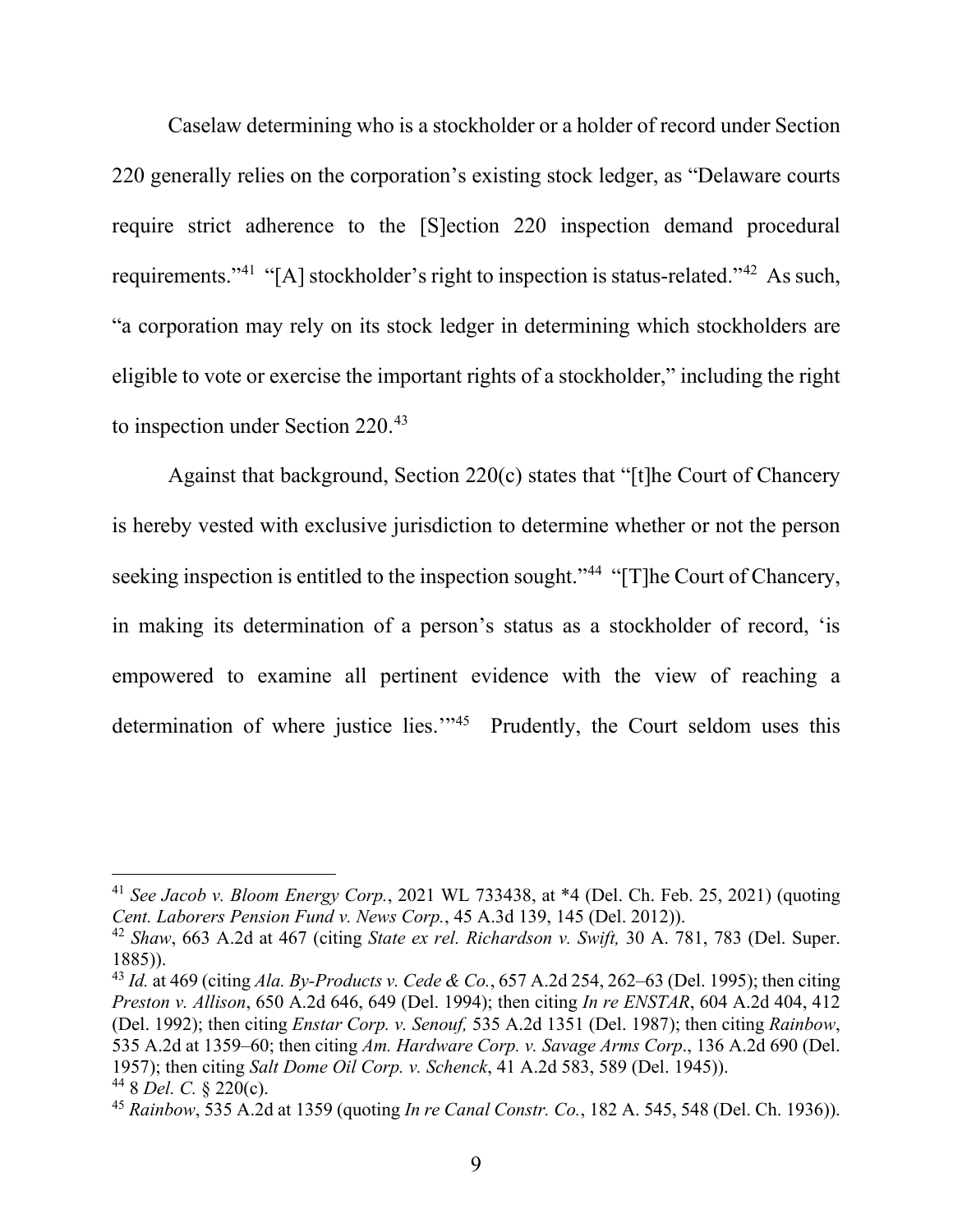authority, occasionally acknowledging its existence but typically declining to inquire beyond the ledger itself. 46

One exception to the stock ledger standard has been recognized to date: a court may look outside the stock ledger to extrinsic evidence "where the stock ledger is either blank or nonexistent."47 The Delaware Supreme Court has previously found it "implicit in Sections 219 and 220 that Delaware corporations have an affirmative duty to maintain a stock ledger."<sup>48</sup> Only if a corporation fails in that duty may a court "look to extrinsic evidence in deciding whether a party possesses record stockholder status."<sup>49</sup>

Prudence demonstrates that any expansion of the interpretation of "holder of record" must be undertaken with solemnity. However, in the circumstances before

<sup>46</sup> *See, e.g.*, *W. Air Lines, Inc. v. Kerkorian,* 254 A.2d 240, 242 (Del. 1969).

<sup>47</sup> *Shaw*, 663 A.2d at 470 (citing *Rainbow*, 535 A.2d at 1361). *Rainbow* examined the language of the then-current Section 219(c), which stated that "[t]he stock ledger shall be the only evidence as to who are the stockholders entitled to examine . . . *the books of the corporation*." *See Rainbow*, 535 A.2d at 1359 (emphasis added) (citing 8 *Del. C.* § 219(c)). This italicized language was removed in 2003, and Section 220(a), defining the term "stockholder," was simultaneously expanded to include beneficial owners in addition to holders of record. *See* S.B. 127, 142nd Gen. Assemb., Reg. Sess. (Del. 2003). While *Rainbow* purported to limit its holding "only" to situations where the corporation in question did not have a stock ledger or had an entirely blank stock ledger, it does not preclude the result here, as the language it examines has since been amended, and the legislature has expanded the universe of appropriate considerations in determining who constitutes a stockholder of record. *See Pogue v. Hybrid Energy, Inc.*, 2016 WL 4154253, at \*4 (Del. Ch. Aug. 5, 2016).

<sup>48</sup> *Rainbow*, 663 A.2d at 1359 (citing *Bryan v. W. Pac. R.R. Corp.*, 35 A.2d 909, 914 (Del. Ch. 1944)).

<sup>49</sup> *Shaw*, 663 A.2d at 470 (citing *Rainbow*, 535 A.2d at 1361).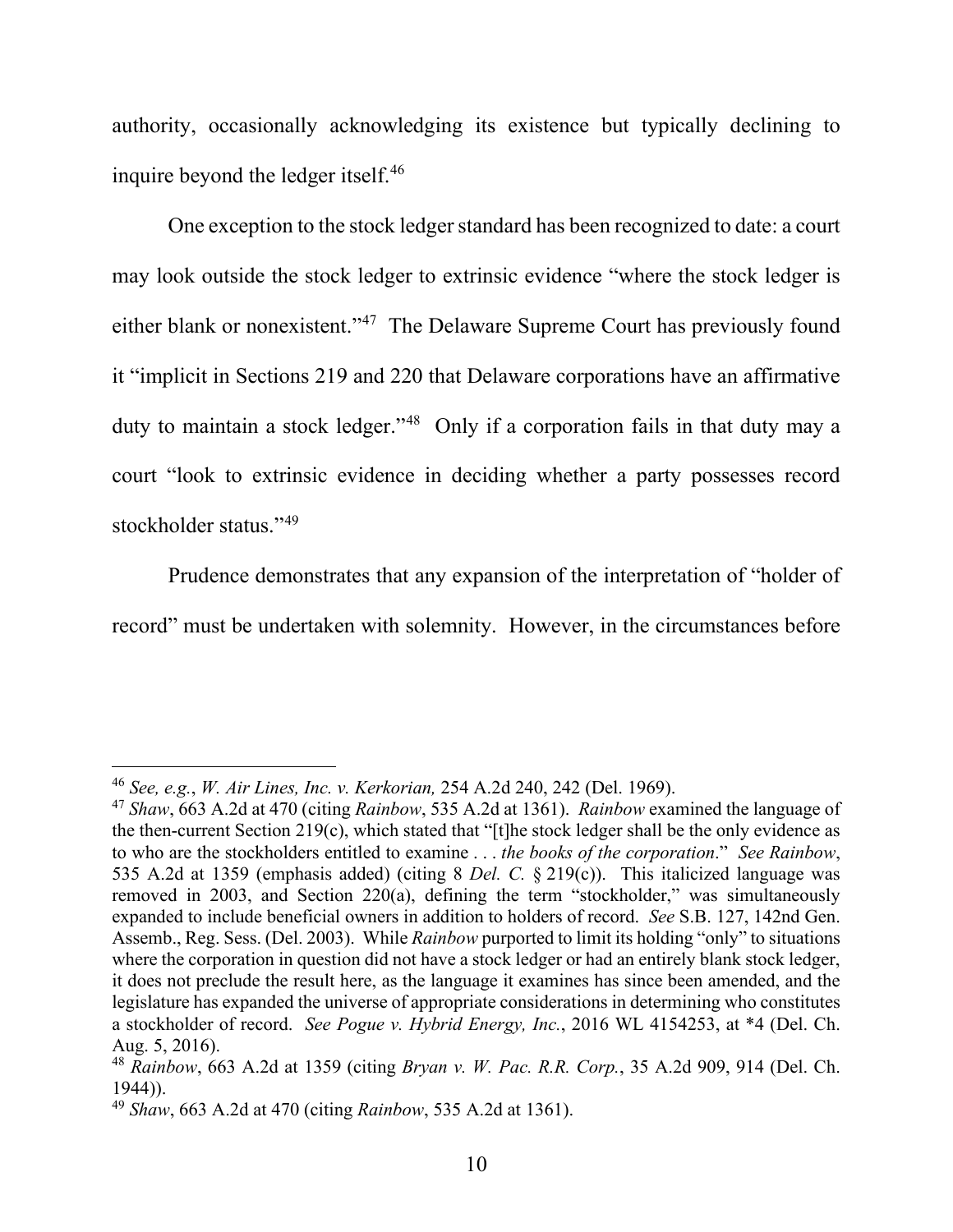me, I find that an examination beyond the ledger, given the specific facts of this case, is necessary to serve the interests of equity.

The Defendant has acknowledged in writing that the Plaintiff's notes converted no later than June 28, 2021—both in its counsel's June 23 Letter and in its August 5 Consent. I find as a matter of fact that these statements, made both to the Plaintiff and to an external audience of "Acting Noteholders," are concessions on behalf of the Defendant that the Plaintiff was, in fact, a stockholder as of June 28, 2021. The Defendant takes the position, however, that because it failed to update its stock ledger accordingly<sup>50</sup>—presumably because it insisted on the Plaintiff executing a joinder agreement that was not identified as necessary under the NPA, the Investment Agreement, or the enrollment package—it need not treat the Plaintiff as a stockholder for Section 220 purposes.<sup>51</sup> It acknowledges that the Plaintiff is now listed on the stock ledger, and argues that this 220 action should be dismissed, and a new mirror-image 220 demand then be refiled by the Plaintiff, if desired. 52

The Defendant's late-in-the-game attempt to require the Plaintiff to execute a joinder before recognizing the conversion of notes to shares does not excuse its failure to update its records<sup>53</sup> to denominate the Plaintiff as a record holder of its

<sup>50</sup> *See, e.g.*, Trial Tr. at 54:16–22; *see id.* at 58:14–17 ("We don't dispute that [Knott Partners are] stockholders. We dispute that they were stockholders of record as of June 28.") <sup>51</sup> *See id.* at 55.

<sup>52</sup> *Id.* at 50.

<sup>&</sup>lt;sup>53</sup> See 8 *Del. C.* § 219(c) ("stock ledger" is "1 or more records . . . of the corporation in which the names of all the corporation's stockholders of record . . . are recorded . . . .")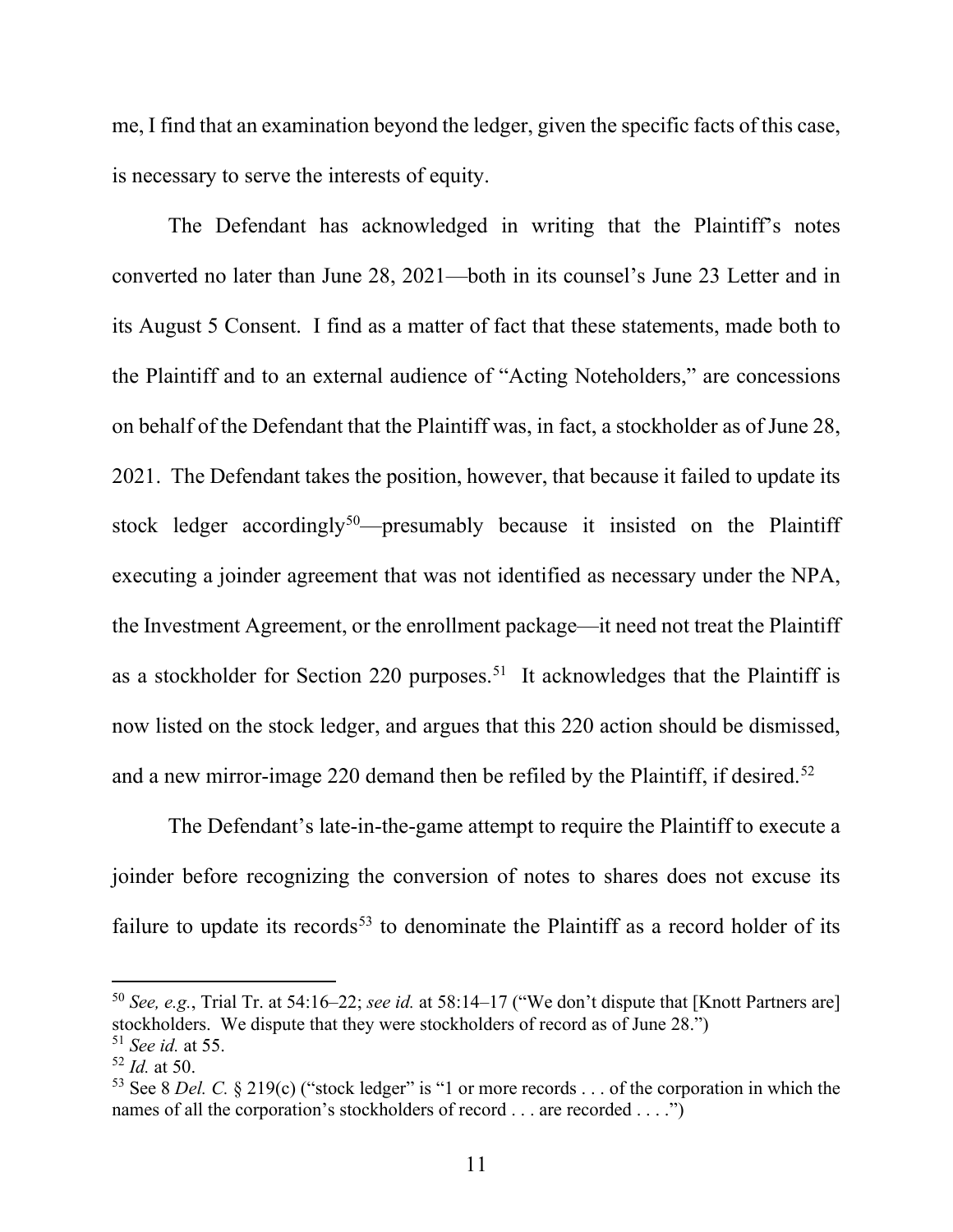stock. First, this purported condition would read the term "automatically" out of the plain language of Section 3.5(b) of the NPA, which indicates that the notes will *automatically convert* at the Maturity Date—*i.e.*, conversion will occur without other action.54 The Defendant's interpretation renders the word "automatically" a nullity. Further, in the event the provision of an Investment Agreement was necessary to the conversion—and I do not find that it was—the Plaintiff returned the executed form copy of the Investment Agreement in a timely fashion predating June 20 (and June 28). The terms of the Investment Agreement itself do not contemplate that a joinder is necessary to be added as a new investor, and the NPA only requires the Plaintiff to "execute" the Investment Agreement—not a joinder thereto.<sup>55</sup> Again, the Defendant itself concedes that the Plaintiff was in fact a stockholder as of the demand date.56 In concert with the Defendant's concession, I do not find that the joinder acts as a precondition to conversion. I find by clear and convincing evidence that the Plaintiff was a stockholder at the time of the demand, and that the Defendant knew the stockholder was a stockholder as of that date.

There is great value in allowing corporations to rely on the stock ledger in responding to purported demands by record stockholders under Section 220. Any wholesale departure from this rule would involve great potential for mischief and

 $54$  JX 5, § 3.5(b).

<sup>55</sup> *See generally* JX 5*.* 

<sup>56</sup> *See* JX 44; JX 56.